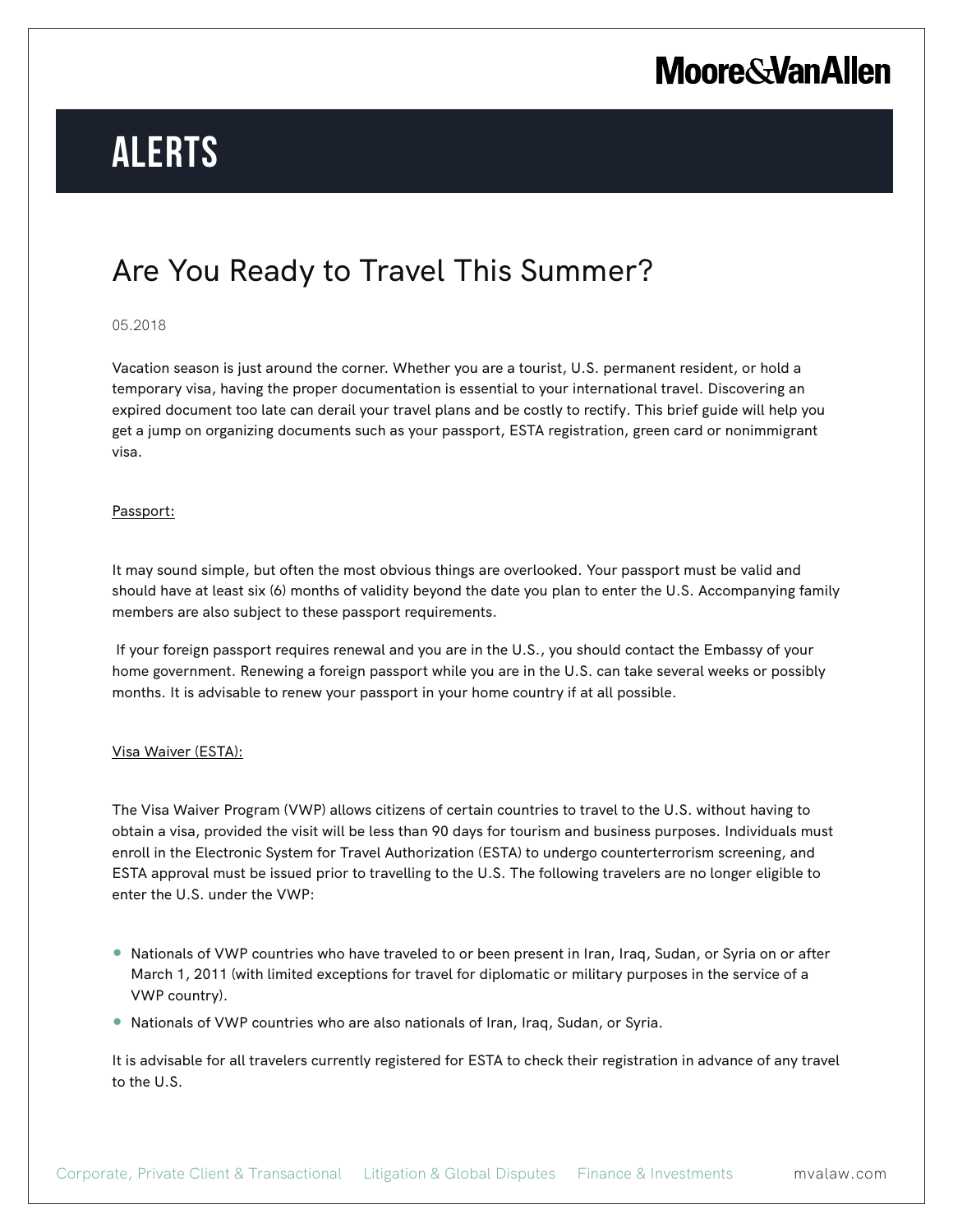### **Moore&VanAllen**

### **Are You Ready to Travel This Summer?**

### Permanent Resident Card ("Green card"):

If you are a permanent resident of the U.S., you must have a valid passport to enter the U.S. as well as a valid permanent resident card ("green card"). If your green card has expired and you have a green card renewal application pending with USCIS, you may be eligible to receive a temporary I-551 stamp to allow for travel. The I-551 stamp can be issued via an appointment at a local USCIS office.

#### Nonimmigrant Visa ("NIV"):

If you are in the U.S. pursuant to an NIV (such as H-1B, L-1 or B-1), the visa stamp in your passport must be valid in order to enter the U.S. Accompanying family members must also have valid visa stamps. If you plan to renew your visa at a U.S. Consulate when you travel this summer, please remember that:

Your passport must have sufficient validity. For visa issuance, your passport must be valid for at least six (6) months beyond the date the Consulate issues the visa. For some nationalities, the Consulate will require passport validity through the expiration of the visa being issued.

A visit to the Consulate requires an appointment. Appointments are in high demand from June through September, and many Consulates have already opened up their appointment calendars for this peak season. If you need a visa appointment, it's important to confirm availability in advance of your scheduled travel.

Visa processing requires advanced planning. The visa process requires preparation of forms and gathering of necessary documents. Document requirements vary depending on the Consulate, and often requirements and procedures can change. It is important to confirm current procedures and requirements.

You must leave your passport with the Consulate for visa issuance. Processing times vary depending on the Consulate, however the standard processing time from interview to passport return is typically 5 business days.

U.S. Consulates have implemented new questioning for visa applicants who may be subject to "extreme vetting". Applicants from countries targeted in recent executive orders (Iran, Iraq, Libya, Somalia, Sudan, Syria, and Yemen) as well as individuals who travel frequently in the Middle East should anticipate additional questions at the Consulate. Applicants subject to this vetting process may be required to provide additional background information including: travel and employment history for the past 15 years; names and dates of birth for family members such as siblings, adult children or former spouse; and social media platforms and identifiers (handles) used in the past 5 years.